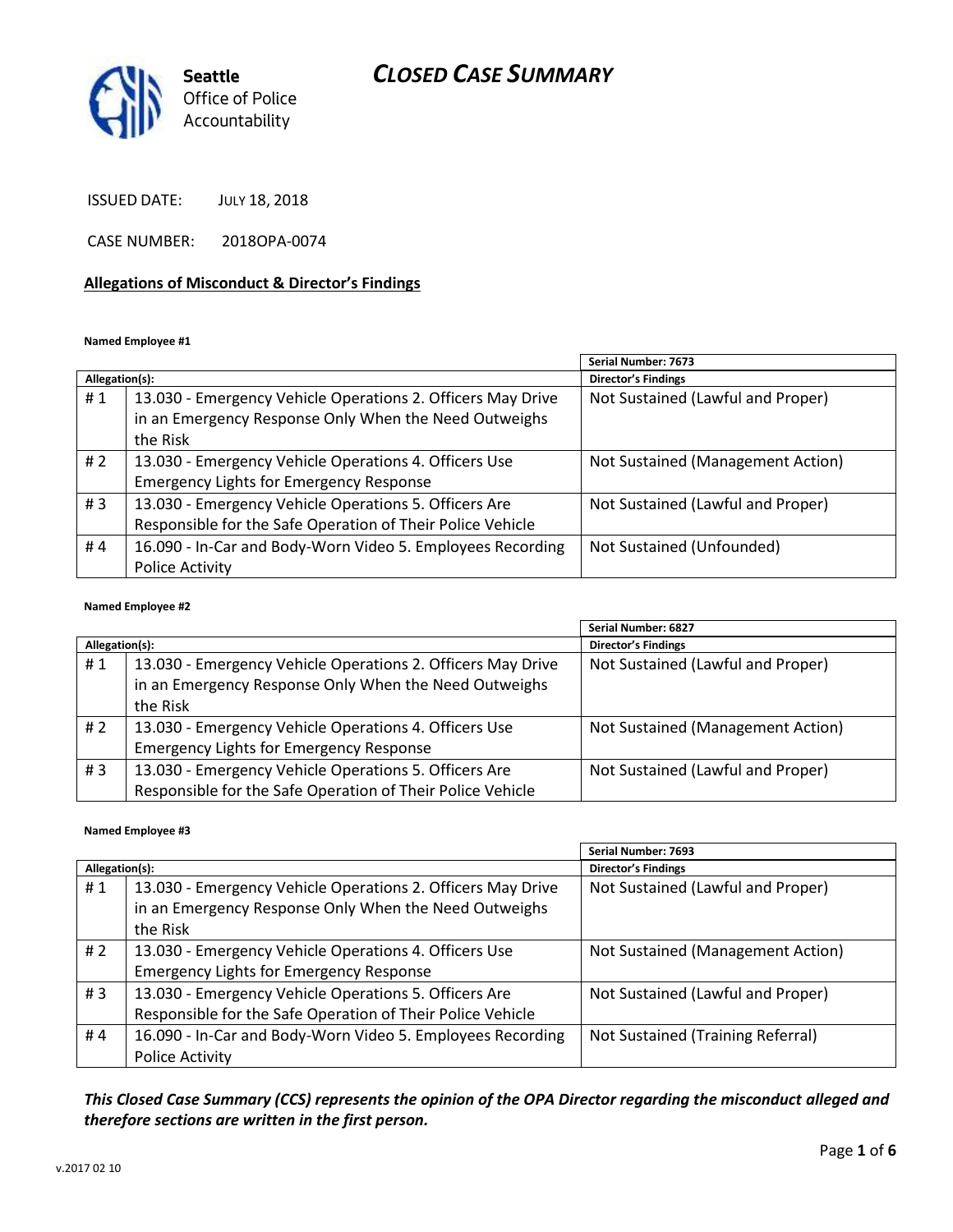

# *CLOSE CASE SUMMARY*

OPA CASE NUMBER: 2018OPA-0074

#### **EXECUTIVE SUMMARY:**

It was alleged by an Anonymous Complainant that the Named Employees, by performing the vehicle takedown without their lights and sirens activated and by almost colliding with several vehicles, violated Department policy. It was further alleged by OPA that Named Employee #1 and Named Employee #3 may have failed to comply with the Department's In-Car Video policy.

#### **STATEMENT OF FACTS:**

On the date in question, the Named Employees were involved in the vehicle takedown of a narcotics trafficker. Several unmarked and subdued vehicles waited at an intersection for the subject car to drive by. When it did, all of the vehicles pulled behind, in front, and beside the subject and eventually effectuated a traffic stop. When the vehicles pulled out, they turned right on a red light. The first three vehicles, which included the unmarked SUV driven by Named Employee #3 (NE#3), pulled out into an empty right lane; however, the last two, the van operated by Named Employee #1 (NE#1) and the SUV operated by Named Employee #2 (NE#2) pulled out when there were other cars in right lane and the adjacent lane. While NE#1 and NE#2 were not driving particularly fast, cars needed to move to the left in order to avoid making contact with them. The Named Employees did not have emergency lights and sirens on. NE#3 pulled her vehicle in to the left lane partially blocking traffic in order to box in the subject. Cars needed to then move around her vehicle.

The officers exited their vehicles and approached the subject car. They extracted the subject and his wife from the car and placed them into custody without incident. Firearms and narcotics were recovered from the car.

It was alleged by an Anonymous Complainant that the Named Employees, by performing the vehicle takedown without their lights and sirens activated and by almost colliding with several vehicles, violated Department policy. OPA then initiated this investigation. During its intake investigation, OPA determined that NE#1 and NE#3 either did not record or did not timely record their In-Car Video (ICV) systems. Accordingly, OPA added allegations concerning ICV to this investigation.

As the Complainant was anonymous, OPA was unable to conduct an interview to learn more about the Complainant's objections to the Named Employees' conduct. OPA conducted interviews of all of the Named Employees. OPA also reviewed the Department video of this case.

#### **ANALYSIS AND CONCLUSIONS:**

#### **Named Employee #1 - Allegation #1**

## *13.030 - Emergency Vehicle Operations 2. Officers May Drive in an Emergency Response Only When the Need Outweighs the Risk*

SPD Policy 13.030-POL-2 states that officers may drive in an emergency response only when the need outweighs the risk. An emergency response is defined as: "When an officer operates an authorized police vehicle in a manner that is substantially outside of a normal traffic pattern." (*See* SPD Policy 13.030-POL-1.) The policy further states that: "The preservation of life is the highest priority." (SPD Policy 13.030-POL-2).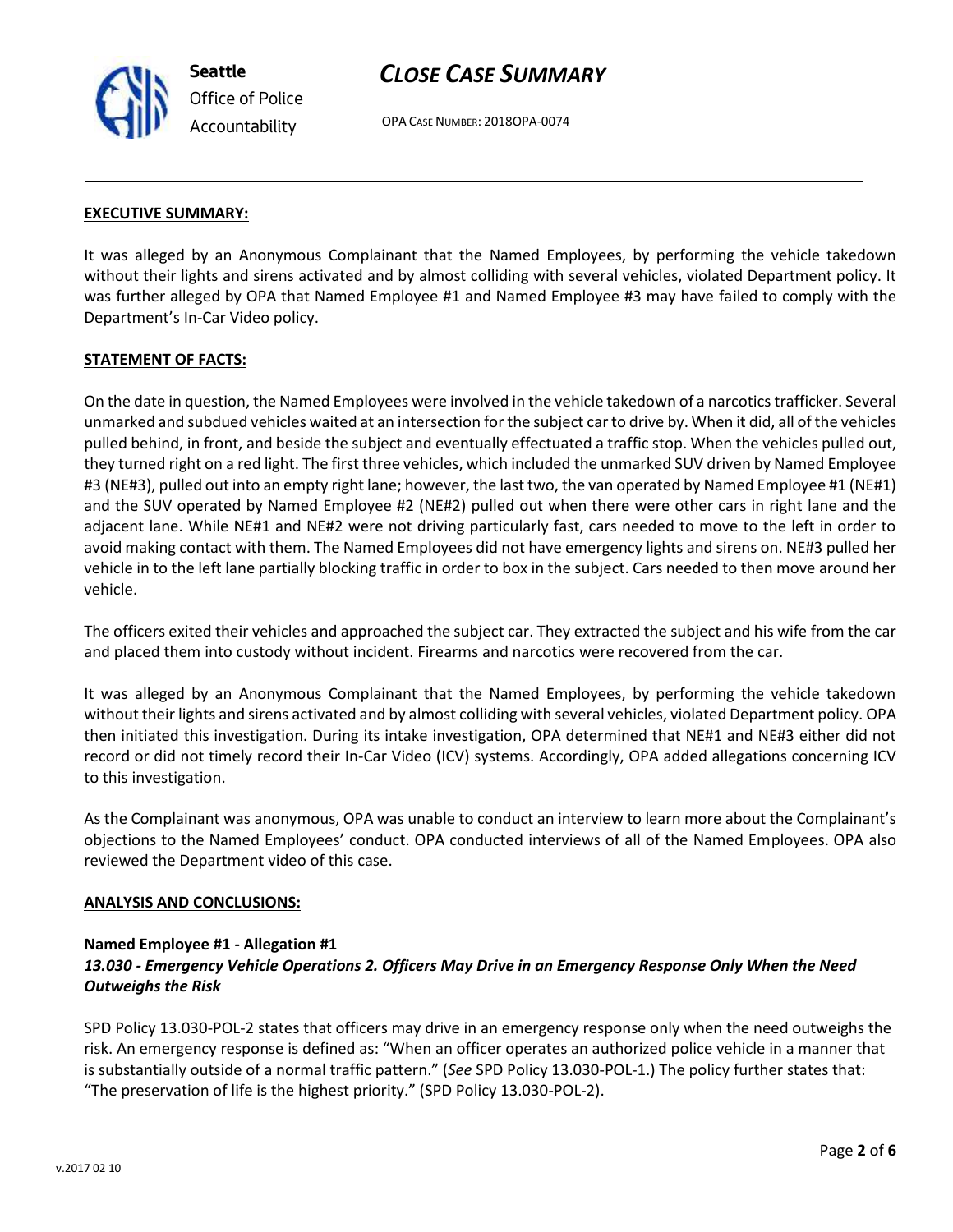

**Seattle** *Office of Police Accountability*

# *CLOSE CASE SUMMARY*

OPA CASE NUMBER: 2018OPA-0074

As discussed above, the Anonymous Complainant alleged that the Named Employees, by performing the vehicle takedown without their lights and sirens activated and by almost colliding with several vehicles, violated Department policy.

All of the Named Employees explained that they did not activate their lights and sirens because they did not want to undermine the integrity of the takedown. They expressed the worry that, had they done so, the subject would have determined that he was about to be stopped and may have sped away. That, in turn, could have resulted in a pursuit that would have been substantially more risky and dangerous than the takedown.

From my review of NE#2's ICV, which is the best record of what occurred, none of the Named Employees were driving particularly fast or unsafely. When NE#3 pulled her vehicle into the left lane in order to box in the subject car, she was far ahead of any oncoming traffic. She did not appear to cause any other motorist to be at risk of harm. NE#1 turned with his van directly in front of a sedan. The sedan had to apply its brakes and NE#1 sped forward to assist with the takedown. NE#2 pulled behind that sedan and in front of another car. The other car, who was in NE#2's same lane, also needed to apply its brakes to avoid colliding with NE#2. NE#2 attempted to maneuver between the two cars in front of him in order to get up to where the takedown was occurring. Ultimately, the sedan to NE#2's right pulled to the side and NE#2 drove in front of the cars and parked in the vicinity of the takedown.

As a starting point, while I am not necessarily convinced that the officers even engaged in emergency vehicle operations in this instance – which means driving substantially outside of normal traffic patterns – I find that their driving was consistent with policy. I reach this finding based on my belief, viewing the totality of the record, that such driving was needed to safety and effectively execute the vehicle takedown. This, as the Named Employees explained, acted to prevent a potentially dangerous high-speed pursuit. I find that this need outweighed the risk of harm to the other motorists on the road.

Accordingly, I recommend that this allegation be Not Sustained – Lawful and Proper as against all of the Named Employees.

## Recommended Finding: **Not Sustained (Lawful and Proper)**

## **Named Employee #1 - Allegation #2** *13.030 - Emergency Vehicle Operations 4. Officers Use Emergency Lights for Emergency Response*

SPD Policy 13.030-POL-4 directs that: "Officers will use audible signals when necessary to warn others of the emergency nature of the situation."

As discussed above, the Named Employees recognized the general obligation to use their lights and sirens when involved in emergency vehicle obligations. However, they stated that they did not do so in this case because of the risk that it could cause the vehicle takedown to fail and could result in the subject car fleeing the scene and an eventual pursuit. I find the Named Employees' explanations both reasonable and convincing. That being said, there is interestingly no exception in this section of the policy for when the use of emergency equipment would undermine vehicle operations, such as a takedown. Notably, the policy directs that emergency equipment be used "when necessary" not "when appropriate."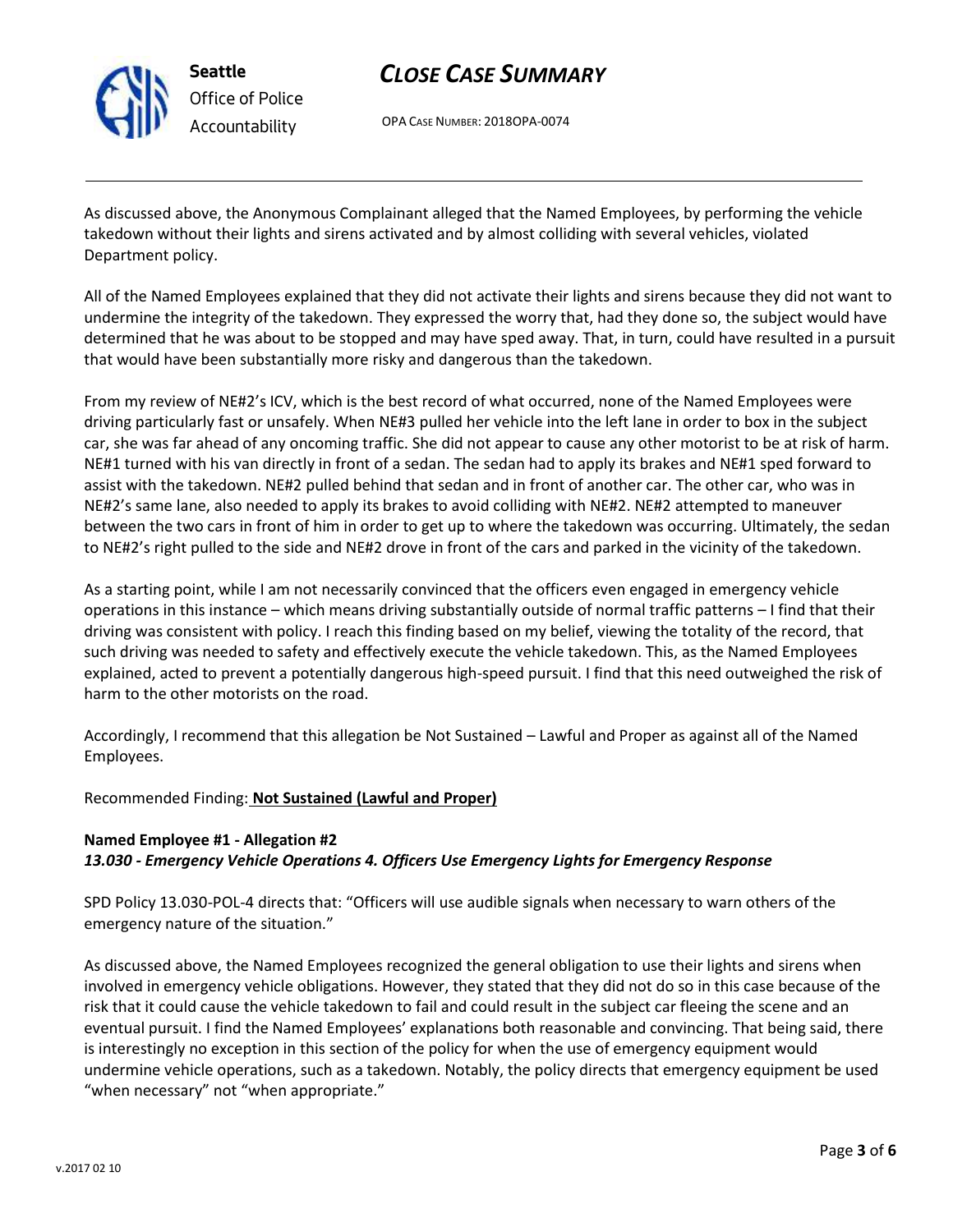

# *CLOSE CASE SUMMARY*

OPA CASE NUMBER: 2018OPA-0074

Accordingly, even though I deem the Named Employees' decision-making here appropriate and reasonable, I recommend the following Management Action Recommendation.

• **Management Action Recommendation**: The Department should consider amending the language of SPD Policy 13.030-POL-4 to allow for an exception to the use of lights and sirens during emergency vehicle operations when it would jeopardize an approved vehicle operation.

#### Recommended Finding: **Not Sustained (Management Action)**

#### **Named Employee #1 - Allegation #3** *13.030 - Emergency Vehicle Operations 5. Officers Are Responsible for the Safe Operation of Their Police Vehicle*

SPD Policy 13.030-POL-5 instructs that officers are responsible for the safe operation of their vehicles. The policy further states that: "Officers are not relieved of the obligation to drive with due regard for the safety of all persons" and that "officers will drive no faster than reasonably necessary to safely arrive at the scene."

For the same reasons as stated above (*see* Named Employee #1, Allegation #1), I find that the Named Employees driving complied with this policy. As such, I recommend that this allegation be Not Sustained – Lawful and Proper as against all of the Named Employees.

#### Recommended Finding: **Not Sustained (Lawful and Proper)**

#### **Named Employee #1 - Allegation #4** *16.090 - In-Car and Body-Worn Video 5. Employees Recording Police Activity*

It was alleged that NE#1 failed to activate his ICV consistent with policy. However, OPA's investigation revealed that the vehicle that he was operating during the incident was not equipped with ICV. I further note that NE#1 properly activated his Body Worn Video (BWV). As such, I recommend that this allegation be Not Sustained – Unfounded as against him.

#### Recommended Finding: **Not Sustained (Unfounded)**

#### **Named Employee #2 - Allegation #1** *13.030 - Emergency Vehicle Operations 2. Officers May Drive in an Emergency Response Only When the Need Outweighs the Risk*

For the same reason as stated above (*see* Named Employee #1, Allegation #1), I recommend that this allegation be Not Sustained – Lawful and Proper.

#### Recommended Finding: **Not Sustained (Lawful and Proper)**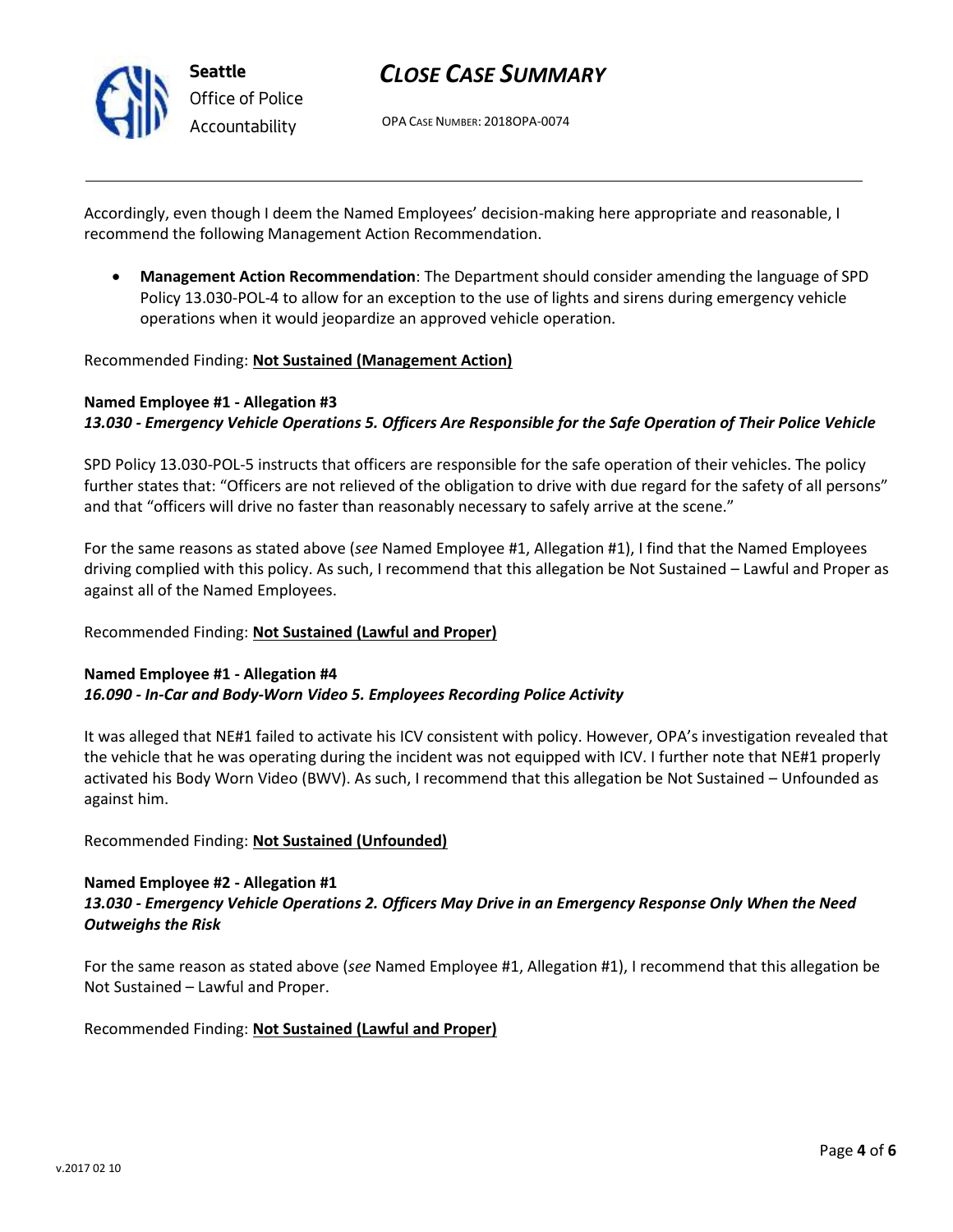

**Seattle** *Office of Police Accountability*

## *CLOSE CASE SUMMARY*

OPA CASE NUMBER: 2018OPA-0074

#### **Named Employee #2 - Allegation #2**

#### *13.030 - Emergency Vehicle Operations 4. Officers Use Emergency Lights for Emergency Response*

For the same reason as stated above (*see* Named Employee #1, Allegation #2), I recommend that this allegation be Not Sustained – Management Action Recommendation.

Recommended Finding: **Not Sustained (Management Action)**

## **Named Employee #2 - Allegation #3** *13.030 - Emergency Vehicle Operations 5. Officers Are Responsible for the Safe Operation of Their Police Vehicle*

For the same reason as stated above (*see* Named Employee #1, Allegation #3), I recommend that this allegation be Not Sustained – Lawful and Proper.

Recommended Finding: **Not Sustained (Lawful and Proper)**

#### **Named Employee #3 - Allegation #1** *13.030 - Emergency Vehicle Operations 2. Officers May Drive in an Emergency Response Only When the Need*

# *Outweighs the Risk*

For the same reason as stated above (*see* Named Employee #1, Allegation #1), I recommend that this allegation be Not Sustained – Lawful and Proper.

Recommended Finding: **Not Sustained (Lawful and Proper)**

### **Named Employee #3 - Allegation #2** *13.030 - Emergency Vehicle Operations 4. Officers Use Emergency Lights for Emergency Response*

For the same reason as stated above (*see* Named Employee #1, Allegation #2), I recommend that this allegation be Not Sustained – Management Action Recommendation.

#### Recommended Finding**: Not Sustained (Management Action)**

#### **Named Employee #3 - Allegation #3** *13.030 - Emergency Vehicle Operations 5. Officers Are Responsible for the Safe Operation of Their Police Vehicle*

For the same reason as stated above (*see* Named Employee #1, Allegation #3), I recommend that this allegation be Not Sustained – Lawful and Proper.

#### Recommended Finding: **Not Sustained (Lawful and Proper)**